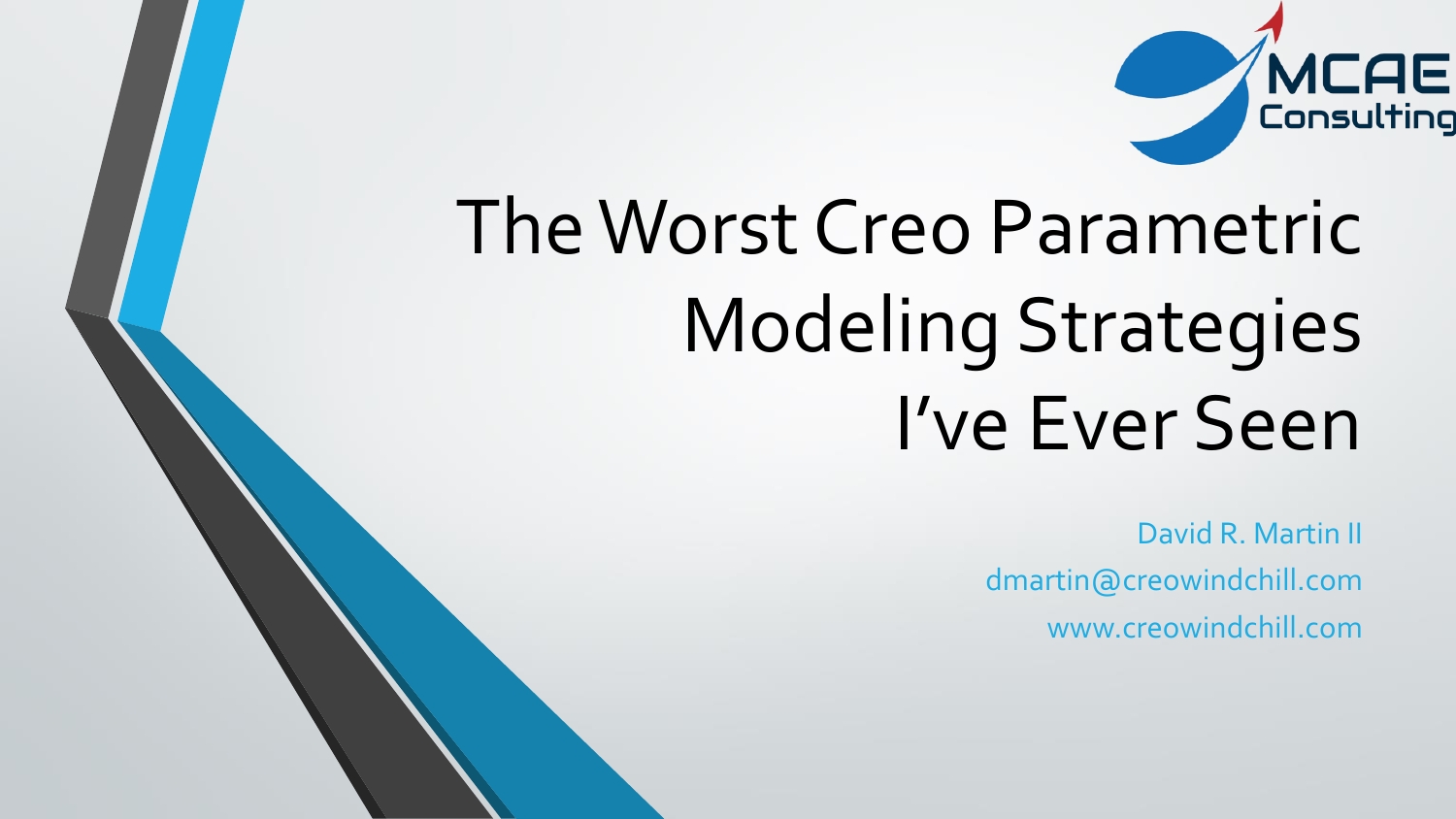## Poor: Modeling how it will be manufactured

- Machined parts: start with billet and perform the cuts on the model
- Sheetmetal parts: start with a flat sheet, cut it to a blank, then perform bends, notches, forms, cuts, etc. in order
- Why it's bad: this can limit creativity
- You should always perform DfM (Design for Manufacturability) on your parts and assemblies, but concentrate on Design Intent and the model's function

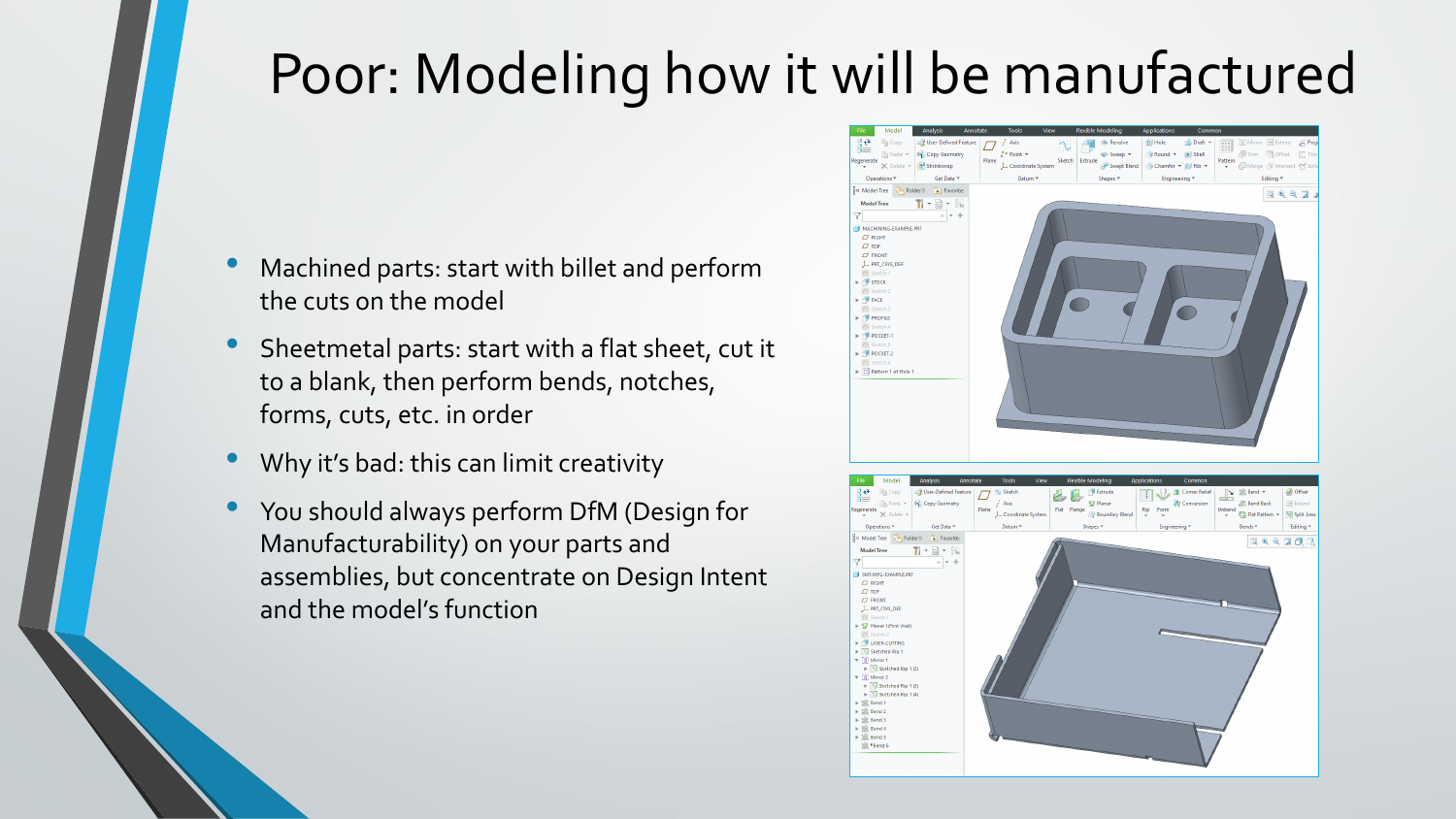## Awful: using Creo like a Boolean Operator

- Features are never deleted
- Holes and cuts are filled in with Extrudes
- Bosses and protrusions are removed with cuts
- Why it's bad:
	- Buried features
	- Unnecessary regeneration steps
- ModelCHECK can look for buried features